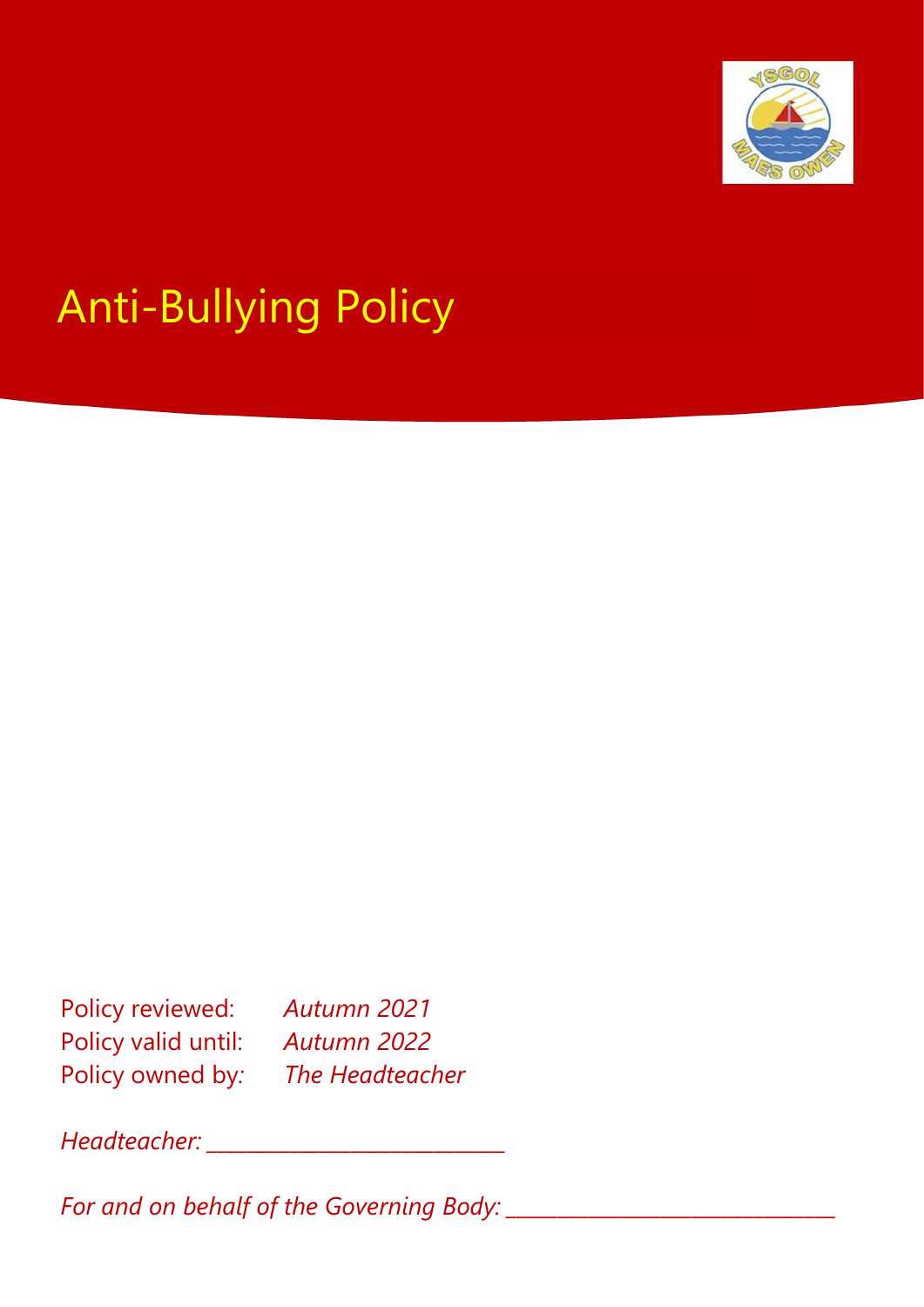# **Policy status**

Statutory with annual review

## **Consultation**

This policy was established in consultation with pupils, all school staff, parents, the Governing Body, LEA Advisers and external agencies (our Police Liaison Officer; PC Catrin Brown)

## **Purpose**

#### **Aims:**

- To fulfil the school's statutory responsibility to respect the rights of children and to safeguard and promote their welfare.
- To clarify the school's responsibility for responding to incidents of bullying and to emphasise to all school staff, pupils and their parents/carers the school's attitude towards bullying behaviour.
- To promote a school ethos in which each pupil is safe and able to realise their full potential.
- To address the problem of bullying and to bring it under control through the implementation of whole-school policy and procedures.
- To reassure parents and carers that school takes their children's welfare seriously.

#### **Objectives:**

- To develop and implement an anti-bullying policy based on a consistently implemented whole school approach
- To raise awareness amongst staff, parents/carers and pupils about the issue of bullying and the school's attitude towards it
- To create an environment in which bullying is seen as inappropriate and unacceptable.
- To be proactive in the prevention of bullying.
- To make pupils, parents/carers and staff aware of what steps to take when an incident of bullying occurs.
- To demonstrate to bullies that their behaviour is unacceptable and to reassure targeted individuals that action will be taken to keep them safe.
- To accurately record all incidents of bullying and to monitor the effectiveness of strategies for bringing it under control.
- To address with bullies their problematic behaviour in a fair and firm, non-oppressive manner, and to provide them with support to enable them to change their behaviour.
- To consider the linguistic requirements of pupils and parents/carers where English is not their first language.

# **Roles and responsibilities of school staff**

- Apply the school's policy consistently when episodes of bullying are witnessed or reported.
- Reinforce the message to children that bullying is unacceptable and will take positive action to prevent and control it.
- Highlight issue of bullying and the promotion of positive behaviour through:
	- School prospectus, newsletters, Open Evenings, Focus Week (Anti-Bullying Week Autumn Term), Collective Worship
	- $\checkmark$  Circle time, class discussions, and cross-curricular activities
- Seize opportunities to reward co-operate behaviour and highlight positive behaviour
- Offer additional support and guidance through our Nurture Group and Family Liaison Officer to vulnerable pupils/victims/bullies.
- Give advice and support to those who bully.
- Teach strategies to enable bullies to modify their unacceptable behaviour and to prevent further incidents.
- Supervise and keep a watchful eye to reduce the risk of bullying incidents at possible flash points during the school day (lunch and break times and the beginning and end of the school day).
- Recognise possible signs of bullying:
	- $\checkmark$  Reluctance to come to school
	- $\checkmark$  Lateness or hanging back
	- $\checkmark$  Wish to change school routines
	- $\checkmark$  Reluctance to get bus
	- $\checkmark$  Lack of appetite or persistent inability to sleep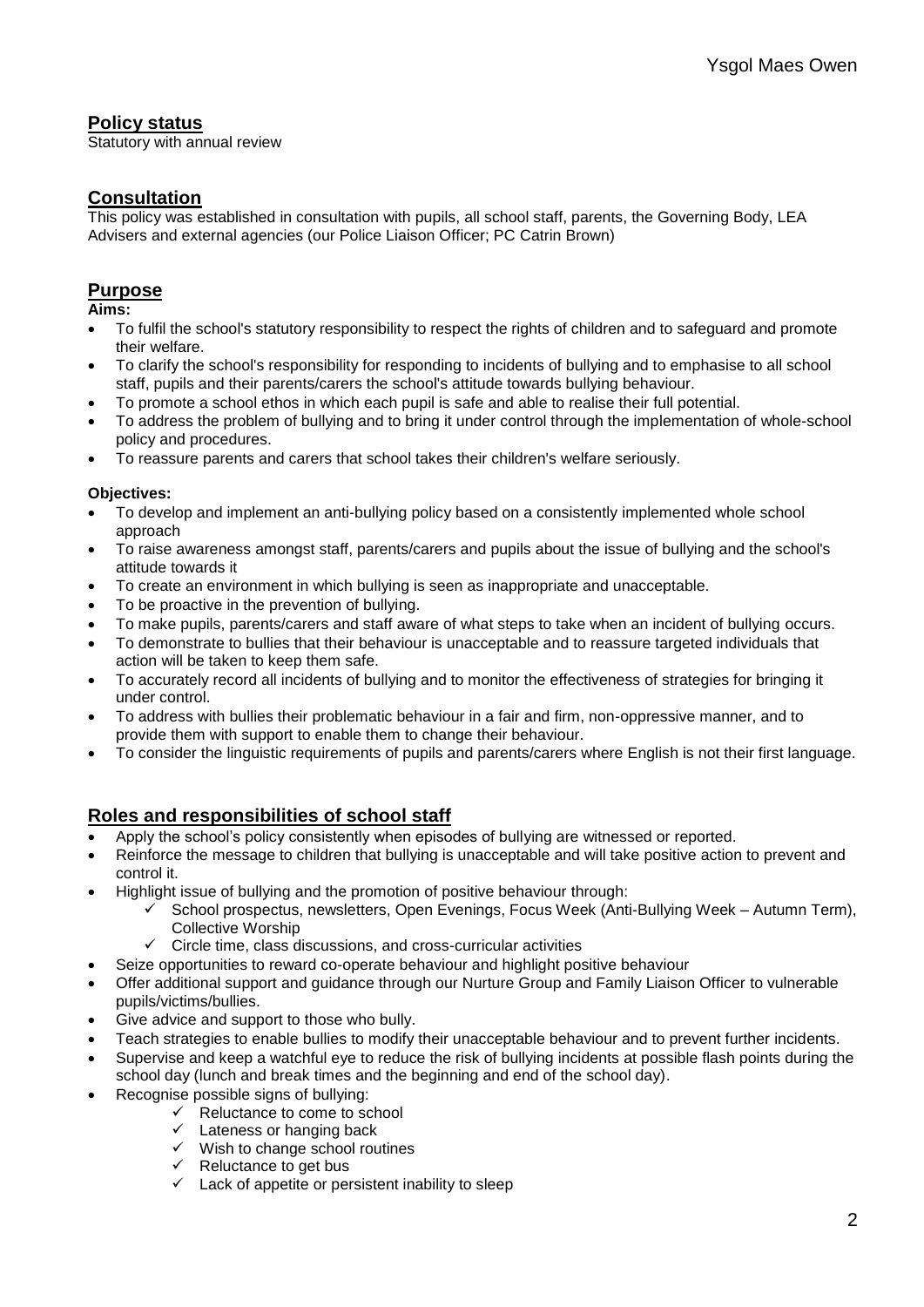- $\checkmark$  Lack of enthusiasm for any activities, even for class 'treats'
- $\checkmark$  Avoidance of specific activities or situations e.g. PE, Playtime, etc.
- $\checkmark$  Withdrawal from social activities
- $\checkmark$  Being distracted, jumpy or forgetful
- $\checkmark$  Underachieving or demonstrating changes to normal achievement patterns
- $\checkmark$  Asking for money or making unusual demands
- $\checkmark$  Psychosomatic illnesses or non-specific pains
- Listen to pupils when they speak about incidents of bullying which they experience or of which they may be aware.
- Treat other adults and children with courtesy and respect
- Model appropriate and acceptable behaviour.
- Log all incidents of bullying in school Bullying Log
- To notify the Governing Body and outside agencies in cases of a serious nature (LA, police, Social Services)

## **Roles and responsibilities of parents/carers**

- Share their concerns with school at the earliest opportunity
- Be prepared to work with school to keep their children safe in future. **All expressions of concern will be taken seriously and investigated thoroughly**.
- Co-operate with the school if they are informed of any incident
- Be prepared to become involved in the management of any bullying problem and the prevention of further incidents.
- Parents/carers are able to complain to the Headteacher, in the first instance, if they are unhappy with the way the school has investigated an alleged incident of bullying
- If parents/carers consider the issue to be unresolved then they have the right to inform the Governing Body through the Chair of Governors

## **Roles and responsibilities of the Governing Body**

- To support the school in its policy towards bullying
- To treat each other, staff, children and parents with courtesy and respect and will model appropriate and acceptable behaviour.
- To investigate incidents of bullying that a parent feels has not been addressed adequately by the school
- To report on any findings directly to the parents/carers concerned
- To notify outside agencies in cases of a serious nature (LA, police, Social Services)

#### **Implementation**

- All staff involved in the teaching and supervision of children will take responsibility for addressing incidents which fall with the school's definition of bullying and ensure that the individual receives support. All incidents will be recorded in the Bullying Log
- All children need to be aware that they need to tell staff of any incidents or concerns and that action will be taken when bullying is reported.

#### **Incident management**

Actions taken will include:

- Speaking to the individual pupils involved in any reported incident of bullying
- Speaking to the parents/carers of both the alleged bully(ies) and targeted individual(s)
- Referring serious incidents to the Anti-Bullying Co-ordinator **Mrs Jodie James**
- Inviting the parents/carers of the pupils involved into school to discuss the incident
- Notifying the Head promptly
- Implementing appropriate action swiftly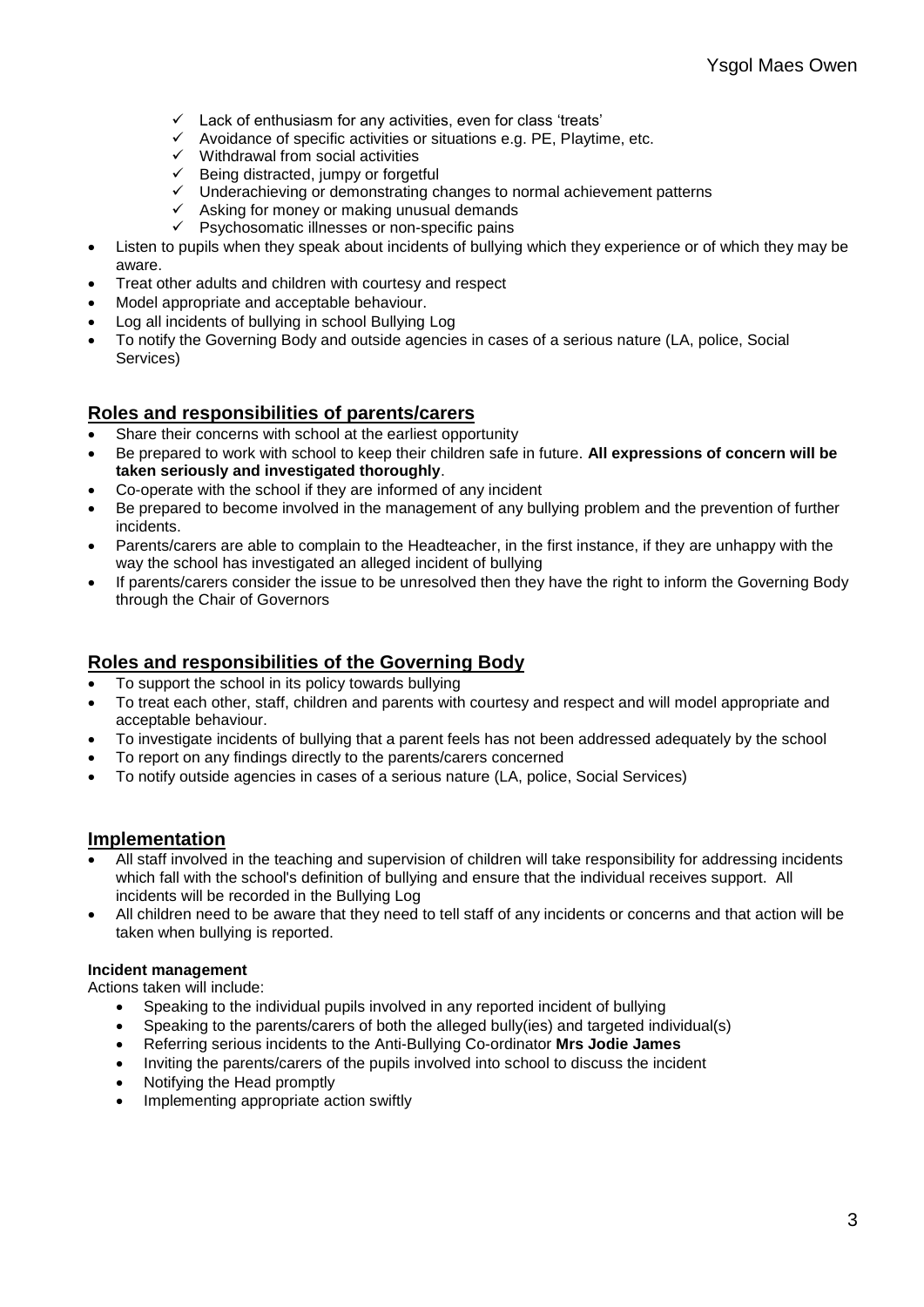#### **Support for the targeted individual**

- The school will offer a proactive, sympathetic and supportive response to children who are the targeted individuals of bullying.
- The exact nature of the response will be determined by the particular child's individual needs and may include:
	- immediate action to stop the incident and secure the child's safety
	- $\checkmark$  positive reinforcement that reporting the incident was the correct thing to do
	- $\checkmark$  reassurance that the targeted individual is not responsible for the behaviour of the bully
	- $\checkmark$  strategies to prevent further incidents
	- $\checkmark$  sympathy and empathy
	- $\times$  counselling
	- $\checkmark$  befriending
	- $\checkmark$  assertiveness training/raising self esteem
	- $\checkmark$  extra supervision/monitoring
	- $\checkmark$  creation of a support group
	- $\checkmark$  peer mediation/peer mentoring
	- $\checkmark$  informing/involving parents/carers
	- $\checkmark$  adult mediation between the perpetrator and the targeted individual (provided this does not increase the targeted individual's vulnerability)
	- $\checkmark$  arrangements to review progress

#### **Support for the bully**

- The school takes bullying behaviour very seriously and will adopt a supportive, pragmatic, problem-solving approach to enable bullies to modify their behaviour.
- We believe the positive use of sanctions can be useful in demonstrating to bullies that their behaviour is unacceptable and in promoting change.
	- $\checkmark$  rewards/positive reinforcement for children in order to promote change and bring unacceptable behaviour under control
	- $\checkmark$  immediate action to stop an incident of bullying in progress
	- $\checkmark$  engagement with the bully to reinforce the message that their behaviour is unacceptable
	- $\times$  loss of lunch/break time privileges
	- $\checkmark$  detention
	- ← determent<br>← removal from class/group
	- $\checkmark$  parents/carers informed
	- $\checkmark$  counselling/instruction in alternative ways of behaving
	- $\checkmark$  referral to social inclusion service
	- $\checkmark$  mediation between the perpetrator and the targeted individual (if agreeable)
	- $\checkmark$  fixed periods of exclusion
	- $\checkmark$  permanent exclusion (in extreme cases which may involve violence)

#### **Arrangements for policy monitoring and evaluation**

- Each incident of bullying falling within the school definition will be recorded in the school Bullying Log, (all incidents are recorded on Incident Forms kept in the Headteacher's office, incidents in class are recoded in diaries kept in classes).
- A named person being **Mrs Jodie James**, has been assigned the specific role as the Anti-Bullying Coordinator and will be responsible for the monitoring, review, evaluation and reporting processes inherent within this policy.
- Following the consultation with pupils, parents/carers and staff an annual report will be made to the Governing Body which will highlight the extent of the incidents occurring and detail any trends which may have emerged. This information will be available to parents/carers on request.
- Staff and Governors will evaluate the effectiveness of the policy and agree adjustments that may be necessary to address any ongoing concerns. These will be shared with staff, parents/carers and pupils.

**This policy is available on the school website, and in translation, on request.**